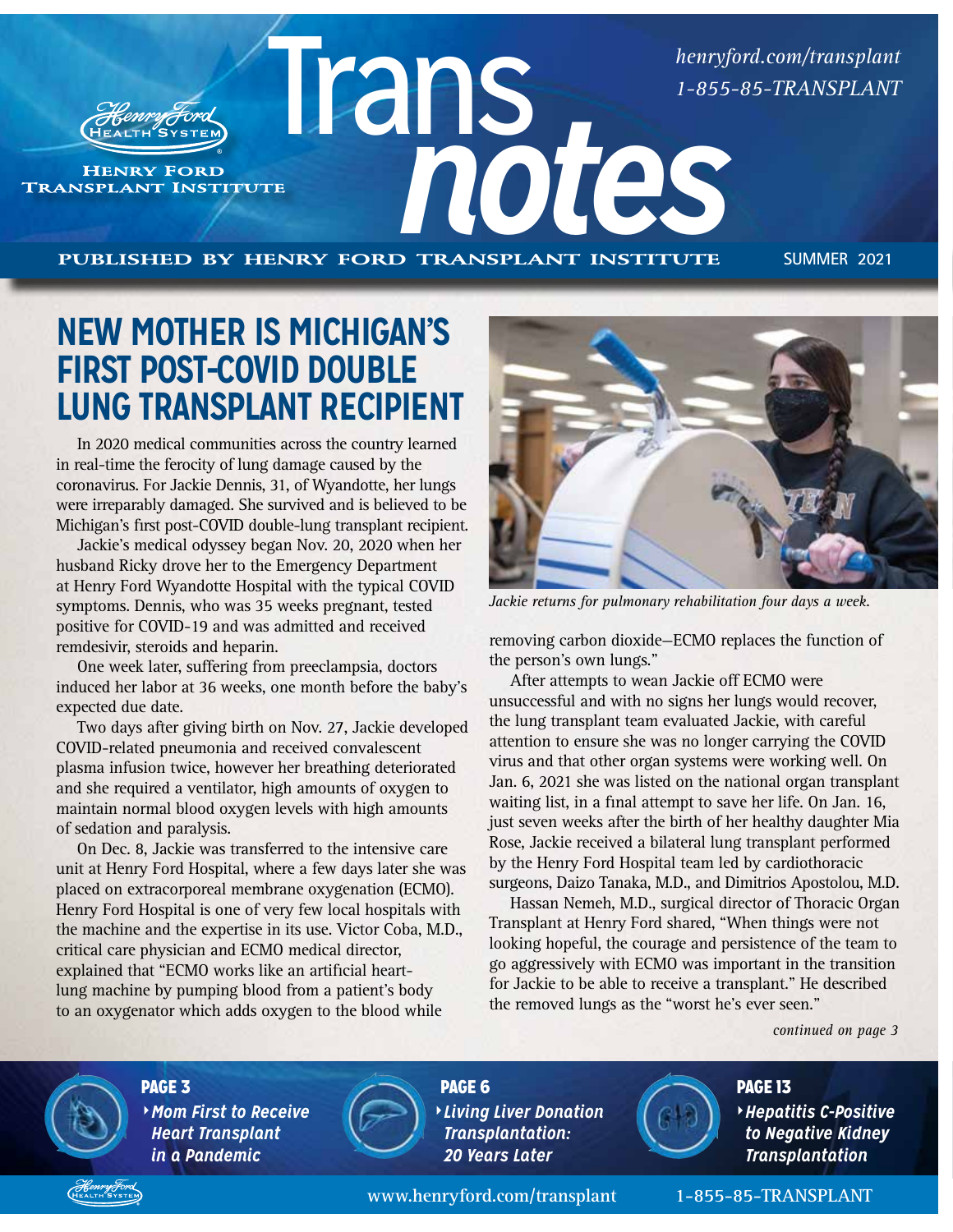# **REFLECTIONS OF 2020: GRATITUDE AND HEROES**

The year 2020 brought with it the introduction of a new disease in COVID-19, and it also brought gratitude and heroes. "We survived a pandemic of a lifetime, the pain and suffering that came with that, but as we have turned the corner, we are now armed with new knowledge to do more and to do more in a better way," says Marwan Abouljoud, M.D., Benson Ford Endowed Chair, director, Henry Ford Transplant Institute and Hepatobiliary Surgery.

"We also had many silver linings. We didn't lose one person waiting for or from receiving a transplant. We had heroes in the number of living donors who gave so selflessly. And, we have more gratitude for each other — every member of our team. Their compassion and the daily work they do is extraordinary."

There were many unknowns of how COVID-19 might spread from donor to the recipient. Concerns about the transmission of the virus from patients who were hospitalized with COVID-19. And of course, there was the dilemma and challenge of retrieving donated organs from donor-hospitals

*"Let's get back on board and let's make this the banner year for living donation, which is what will save transplant patients who are disadvantaged within the organ donation system."*

which were also treating a high volume of COVID-19 patients. Sending doctors into that environment to retrieve the organs was another unknown. As well, healthy living donors had reasonable concerns about coming into the hospital with the potential to contract COVID.

"We watched what was happening across the country, how some hospitals were able to manage transplantation

safely, while others experienced patients and their transplant team members contracting COVID, some of our colleagues who were near death from this virus. This led to the decision for our team to stop transplantation from mid-March through the end of April," explained Dr. Abouljoud. "I'm proud to say that no one waiting for a transplant in the Henry Ford Transplant program died. We were able to transfer two patients who required emergent transplants to our colleagues in programs out of the area, where COVID had not affected their services. We resumed with a heart transplant at the end of April 2020 and through the remainder of the year performed two liver transplants, a kidney transplant and a double lung transplant in early Jan. 2021 — all recovered perfectly."

Once the spread of the virus was better understood, the guidance of the Henry Ford Infectious Disease team ensured a safe environment was maintained, which eliminated the spread of COVID throughout Henry Ford. Neither transplanted patients nor living donors contracted the virus.

"We reached a harbor of safety and have resumed transplantation. We have not had one transplant patient or transplant staff member contract COVID," said Dr. Abouljoud.

For patients where virtual visits were possible, our Outreach team led by Kimberly Brown, M.D., was already well-established in a virtual delivery model and supported the

entire transplant team to provide virtual care to our patients. The silver lining emerges as the ability to expand virtual visits into regions of the state where transplantation care was not recognized as a need or available will continue to expand.

Data thus far shows that transplant recipients did not get COVID or get sicker with COVID due to their immune system after transplant, but it was existing hypertension, diabetes or other diseases that caused these patients to get sicker the same as the general population. "We are advising our transplant recipients to take the Pfizer or Moderna vaccine; because we were involved in the clinical trials we understand the vaccine's mRNA foundation." Asked how recipients might react Dr. Abouljoud said, "Most vaccine responses are inflammatory, but transplant patients would experience a reduced response to the inflammatory response. Transplant patients should choose to be vaccinated."

Yet another silver lining to take away from this event, explains Dr. Abouljoud, "Today, we can say we are safe. If this pandemic taught us anything, we will all be more aware of the importance of how we wash our hands, wear our masks and social distance. These practices even helped to reduce the 40,000 some deaths from the flu experienced each year."

Dr. Abouljoud shared, "Every medical enterprise suffered briefly. We are now in safe harbor. We are armed with knowledge, armed with poise, and armed with the will to do more to save lives. Let's get back on board and let's make this the banner year for living donation, which is what will save transplant patients who are disadvantaged within the organ donation system."

In closing, Dr. Abouljoud shared yet one more silver lining. "We always want to recover and grow after a crisis, but we must look back to also see what we've been through. We've all seen such a level of humanity, sacrifice, heroism, volunteerism, kindness and compassion that showed us we have such an amazing thing inside of all of us – the humane  $side - it$  should make us all proud of those among us  $-$  our community. And let's not forget the living donors who are heroes who donate in silence."

*To learn more about Living Donation visit: [www.henryford.com/livingdonation](https://www.henryford.com/services/transplant/center-for-living-donation) or call 1-855-85-TRANSPLANT (8-7267).*



*Marwan S. Abouljoud, M.D., FACS*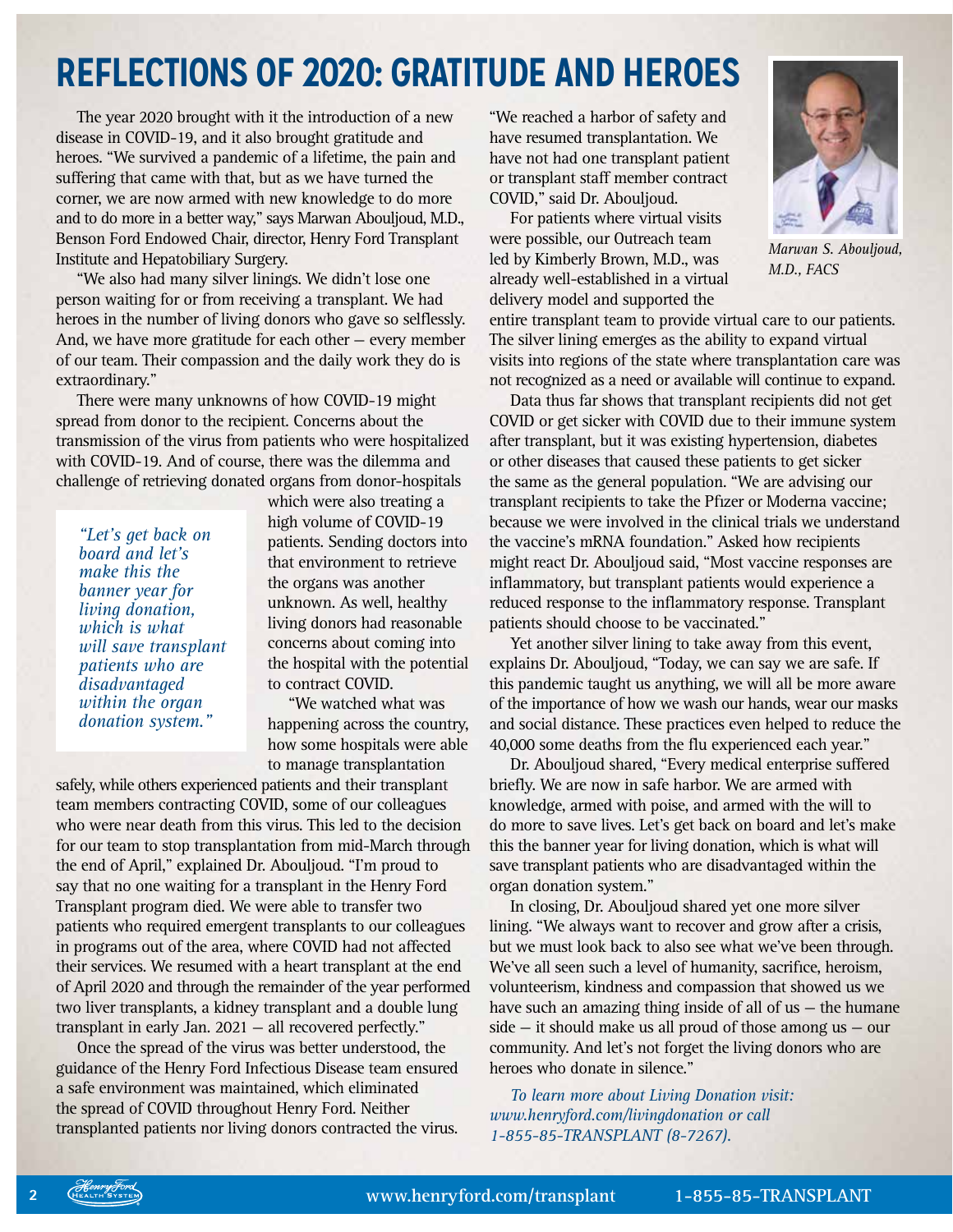### **MICHIGAN'S FIRST DOUBLE LUNG TRANSPLANT RECIPIENT**

*continued from cover*

"We have all marveled at just how amazing and inspirational her progress has been," said Lisa Allenspach, M.D., medical director of Henry Ford's Lung Transplant Program. "It has been a hard-fought battle on many fronts. Jackie's positive attitude and will to survive combined with the persistence and skill of the surgeons and medical teams everyone working together, that's what makes miracles happen."

Jackie shared, "No one expected me to leave the hospital so fast, but I had an amazing team of doctors and nurses — I had the best team — everyone was truly amazing." After being away so long, I just wanted to get home and be with my family. I missed my husband and baby so much."

After one week in inpatient rehab, she returned home on Feb. 19 — culminating a 91-day hospital stay. "She was completely off the ventilator and discharged from the hospital in less than a month, she made a record-breaking recovery. I really anticipated that Jackie would have been in the hospital for many months given how sick she was going into the transplant. She has really amazed us all," Dr. Allenspach explained.

Ricky Dennis, who along with other family members, has been taking care of the couple's 16-week-old daughter. He said, "It has been a crazy whirlwind," adding that not being able to visit his wife because of COVID hospital visitor restrictions made it even tougher.

Lung transplantation is a life-saving treatment for a variety of end-stage lung diseases. In 2020, transplant surgeons at Henry Ford Hospital performed 22 lung transplants with patient survival rates of 88.73% at one-year and 81.97% at three-years; both rates exceeded expected survival rates.

*To learn more about Henry Ford Hospital's Lung Transplant program, contact Michelle "Cookie" Crossley: mcrossl1@hfhs.org or call (313) 916-8304.*



*Lisa L. Allenspach, M.D.*



*Victor E. Coba, M.D.*



*Hassan W. Nemeh, M.D.*

# **MOM FIRST TO RECEIVE HEART TRANSPLANT IN A PANDEMIC**

Donna Arm became the first to receive a transplant at Henry Ford Hospital in the midst of a once-in-a lifetime pandemic. The 69-year-old Romulus mother of three, grandmother of eight and great-grandmother of four received a new heart on Saturday, April 25, 2020 and made it home for Mother's Day weekend.

Cardiothoracic surgeon Hassan Nemeh, M.D., who performed the 6 ½-hour surgery, said he felt privileged to help Donna with her transplant.

"It always feels like a miracle to help provide the gift of life through a heart transplant," said Dr. Nemeh. "It is so good to be back in my comfort zone and be able to make a difference by turning the tragic event of death into a

glorious triumph by restoring a suffering soul to normalcy."

Daughter Toni Adams said it was hard watching Donna become so sick with congestive heart failure. She is "always doing for everyone else." Then COVID-19 added another worry.

Donna's transplant signaled a change in hospital operations since the onset of the COVID-19 pandemic, said Adnan Munkarah, M.D., executive vice president and chief clinical officer, Henry Ford Health System. Emergency procedures and surgeries continued after the first positive COVID-19 patient arrived at Henry Ford Health System on March 12, 2020.

*continued on page 5*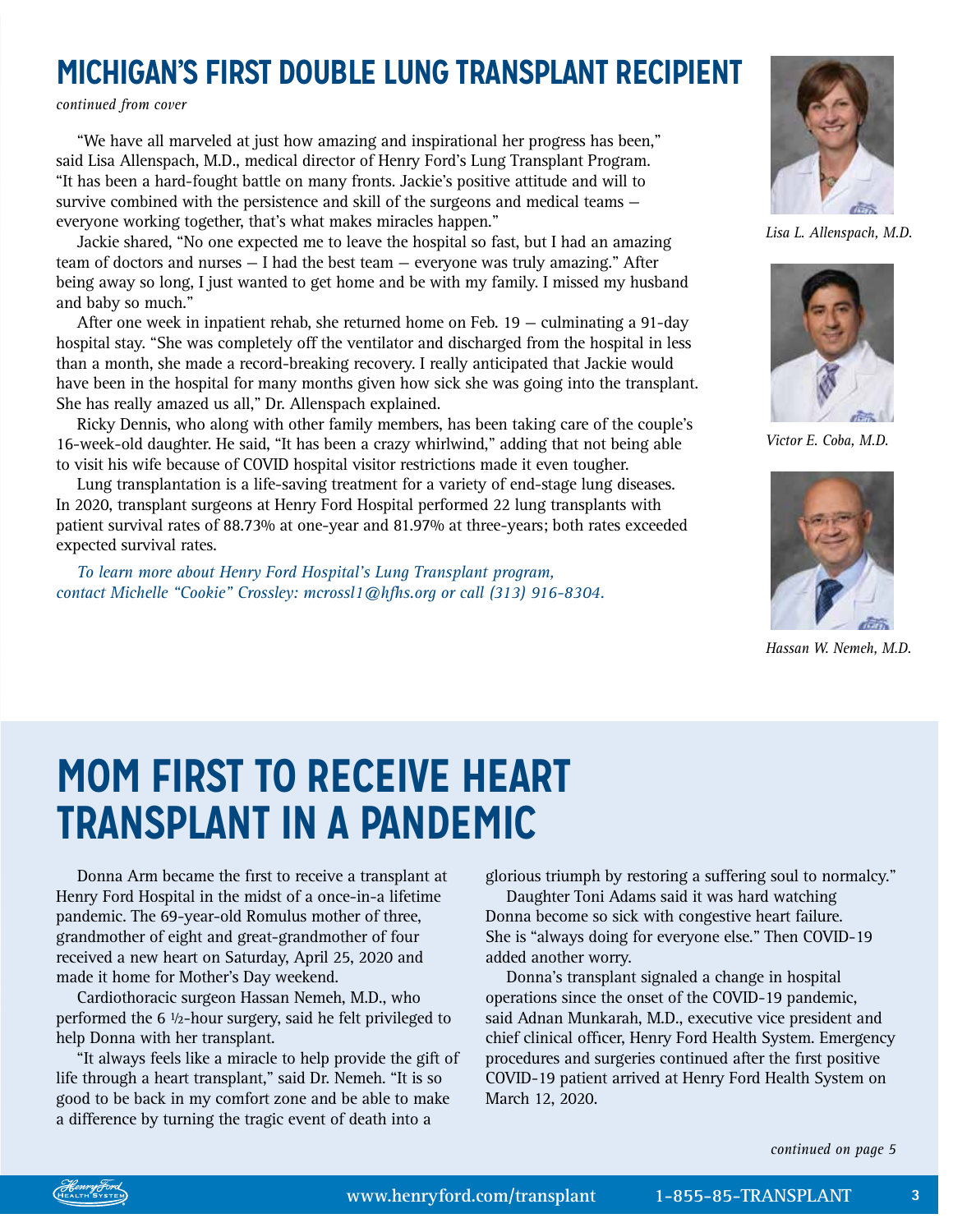# **CENTER FOR LIVING DONATION: CREATING HEROES BY SAVING LIVES**

To be a hero, to save another's life comes with the choice to donate a kidney or a portion of one's liver. Moving a patient from the waiting list to a transplant recipient with the generosity of lifesaving living kidney or liver donation is the purpose of the Center for Living Donation. The Center for Living Donation team supports transplant patients as they seek a donor. Either through the identification of a living donor using a national database or as the patient seeks out their own living donor.

"For transplant patients who are not as sick as others in a geographic area, living donation provides the patient an opportunity to receive a transplant sooner, rather than waiting longer and as they become sicker," explains Jason Denny, M.D., director of Center for Living Donation. "Or they may not receive an organ in time. Living donation has improved the organ allocation system, making more organs available and better outcomes for patients because they are not as sick."

Dr. Denny asks for support, "We need the help of the physician community to help carry the word that if a patient expresses a desire to become a living kidney or liver donor, please share that it is safe." The team at the Center for Living Donation is ready to answer questions and advance awareness so living donors will come forward as they learn about living donation.

While transplantation at Henry Ford Hospital took a break at the height of the COVID-19 pandemic, advanced safety protocols were put in place and transplants safely resumed last spring. In fact, there has not been one living donor or recipient who has contracted COVID-19.

By the end of 2020, with "virtuous and courageous living donors and recipients along with the Center for Living Donation team, 34 living kidney transplants and 2 living liver transplants were performed," says Dr. Denny. "We need our medical community to help inform and change mindsets that living donation should be a norm of society so more patients waiting for a kidney or liver may receive an organ through a living donor hero."

#### **CENTER FOR LIVING DONATION ACCOMPLISHMENTS:**

- The first in Michigan and very few nationally to do robot-assisted living-related kidney transplants by Atsushi Yoshida, M.D., and Lauren Malinzak, M.D.
- Robot-assisted living-donor kidney transplants are unique to Henry Ford Hospital
- Robot-assisted donor nephrectomy became more routine in 2020
- Participating in a study to develop a Donor App, that helps share recipient stories via social media
- Implementation of a new software program to seek, screen and match living donors

*To learn more about the Henry Ford Center for Living Donation, visit: [www.henryford.com/livingdonation](https://www.henryford.com/services/transplant/center-for-living-donation) or call 1-855-85-TRANSPLANT (8-7267).*

# **CENTER FOR LIVING DONATION TEAM**



Jason Denny, M.D. Director of Center for Living Donation, Surgical Director of Living Kidney Donation



Rohini Prashar, M.D. Medical Director, Living Donor Kidney Transplantation, Associate Medical Director, Center for Living Donation

Deepak Venkat, M.D. Medical Director, Living Donor Liver **Transplantation** 



Maria Zanini, MSN, ACNP-BC Clinical Nurse Manager, Donor Nurse Practitioner, Center for Living **Donation** 



Nemie Beltran, R.N. Living Donor Nurse Coordinator, Liver



Emily Elkins, R.N. Living Kidney Donor Nurse Coordinator, Kidney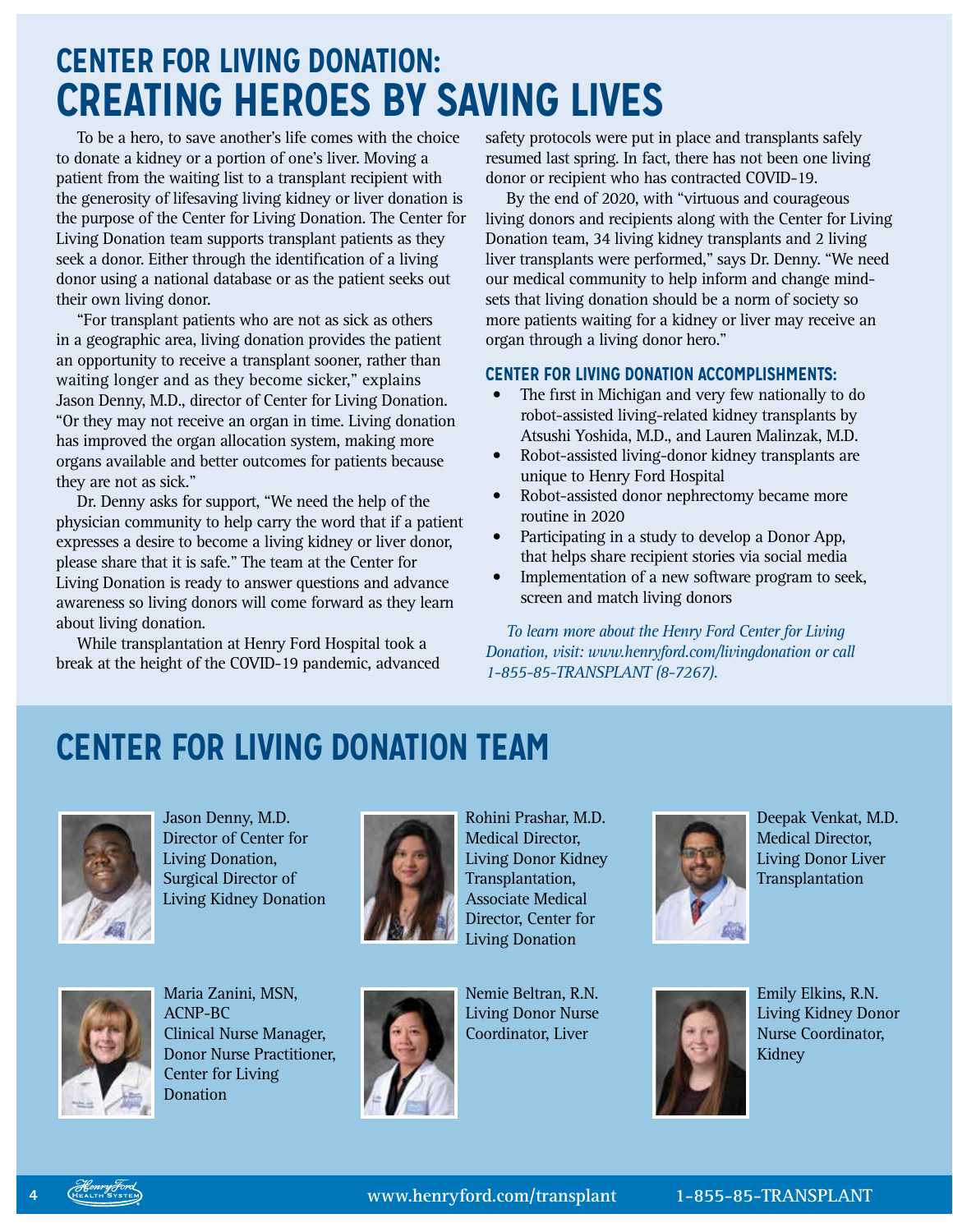### **MOM FIRST TO RECEIVE HEART TRANSPLANT IN A PANDEMIC**

*continued from page 3*

Donna said she originally turned down the opportunity for a heart pump, eventually it was a heart transplant that kept her alive. But then with some family discussion she came to the decision, "It was just a peace that said it would be alright, and it is," said Donna. "I am so grateful



*Donna Arm with grand and great grandkids.*

for the extra time with my family."

Toni said, "When we found out she was going to be on a floor with no COVID patients, that's when



*Hassan W. Nemeh, M.D.*

we relaxed. The hardest part was not being there with her, that she went through this all by herself. But the nurses and doctors there have been wonderful. Even when she forgot her Facebook password, they helped her reset it. They treated her like family."

Henry Ford Transplant Institute Director Dr. Marwan Abouljoud, an internationally renowned liver transplant surgeon, shared that a double lung transplant, two liver transplants and a kidney transplant also took place at Henry Ford Hospital after Donna's transplant. "All patients recovered perfectly," he said.

Typically, surgeons at Henry Ford Hospital perform about 300 solid organ transplants per year. "The COVID-19 pandemic has caused the delay of about 20% of those surgeries," Dr. Abouljoud said. Henry Ford Transplant Institute staff intensified virtual remote care and monitoring of

all Henry Ford patients who were on the waiting list prior to COVID-19. Two received transplants at other out-of-state hospitals not hit as hard with COVID-19, and others on waiting list were closely monitored with virtual visits, he said.

Over a year later, Donna's goal is to share the importance of organ donation. The Warrior, as her granddaughter calls her, said, "I go to the high schools and share how important it is to become a potential organ donor." Sadly, she shared that her own son-in-law passed in March 2021. Because of Donna's experience, her daughter Toni knew she was supposed to donate his organs and so far has received notification that eight people have benefited from his donation. Donna says she couldn't have asked for a better team to help her through this life-changing experience and hopes one day to meet and thank the family of her donor.

### **WEB-BASED TECHNOLOGY IMPROVES LIVING-DONOR MATCHES**

The **Donor App** study, which has been IRB approved by Henry Ford Hospital, introduces those needing kidney and liver transplants to the Donor App and its use. While the Donor App is still in development, Dr. Denny explained, "Johns Hopkins did a study and found that people who utilized this type of technology found it was easy and had more donors come forward. We want that for our patients as well."

The potential recipient, who may have been reluctant to share their request for organ donation, creates their story and photo with support from the Center for Living Donation team. The Donor App bundles the story and the patient can then share it on various social media and texting platforms with the request for a living donation.

Currently there are many patients enrolled in the study and there is great interest going forward, which began with those seeking living-donor kidneys. As the process is refined, the goal is to expand it into the Champion program. Dr. Denny explained, "We hope it becomes the standard tool in the future to identify living donors."

Two software programs created by MedSleuth are also assisting in matching living donors:

BREEZE TRANSPLANT™ is an online health assessment program used for screening living kidney and living liver donors to streamline the process of identification, evaluating and matching living donors and managing follow up.

MATCHGRID™ uses matching algorithms to evaluate all potential living kidney donor matches to potential recipients from a 2-way through 12-way combination of donors. This is completed within a few minutes, rather than numerous transplant centers working to match a smaller number of pairs. For the recipient with a willing donor who is not their match, this allows a larger paired kidney donation to occur. "This has the potential to find a better match and to help a lot of people in a much quicker way using this larger pool of candidates," explains Maria Zanini, MSN, ANCP-BC, clinical manager for the Henry Ford Center for Living Donation.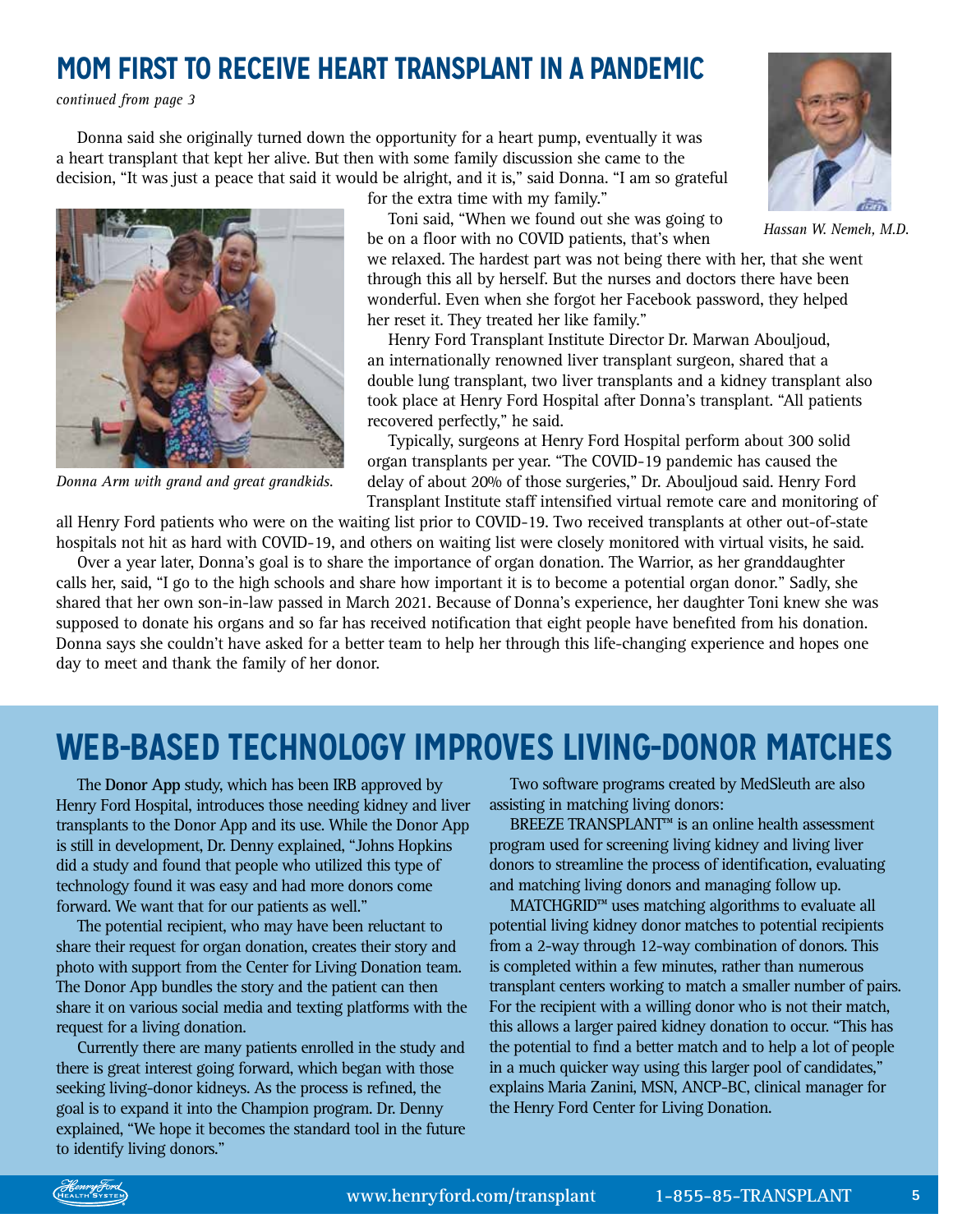# **LIVING LIVER DONATION TRANSPLANTATION: 20 YEARS LATER**

Being the first in Michigan is a frequent milestone for liver transplantation at Henry Ford Hospital. In 2000, the first in Michigan living-donor liver adult-to-adult transplant procedure was performed. Since that time over 140 living liver donors have generously given the gift of life to another individual.

Living liver donors give half of their liver during a minimally invasive procedure. Over time their liver regenerates back to its original size and the donor remains healthy. A living liver donation moves a recipient off the waiting list much sooner offering the recipient a much healthier life, much sooner.

"Our transplant surgeons remove a section of the liver in a minimally invasive approach, with a single 4-inch incision," explains Marwan Abouljoud, M.D., Benson Ford Endowed Chair, director, Henry Ford Transplant Institute and Hepatobiliary Surgery. "We have perfected this technique to benefit the donor, reduce pain after surgery, lower infection rates, which minimizes scarring and risks as much as possible."

Dr. Abouljoud says, "I ask every living donor in their second clinic visit: knowing what you know now and what you've been through, would you do it again?"

Their answer, "Each one says yes. It's not because they saved a life, but because they connected with a sense of purpose, meaning and life that they could never articulate before. It's a transcendence of sorts when people become living donors, whether it is an act of kindness, the humanity, the connection with the sense of kindness and compassion they get with another person — it elevates them as human



*Marwan S. Abouljoud, M.D., FACS*

beings," he shares. "I call them our angels on earth because they didn't die to donate an organ. As a living donor they made a much bigger decision because the decision to donate was done consciously."

Living liver donors are followed for five years. At the Henry Ford Transplant Institute, the survival rates for living liver donors over the last 20 years is 100 percent.

*To learn more about Living Liver Donation visit: [www.henryford.com/livingdonation](https://www.henryford.com/services/transplant/center-for-living-donation) or call 1-855-85-TRANSPLANT (8-7267).*



*Dr. Abouljoud reviews a 3D scan of a patient's liver prior to surgery.*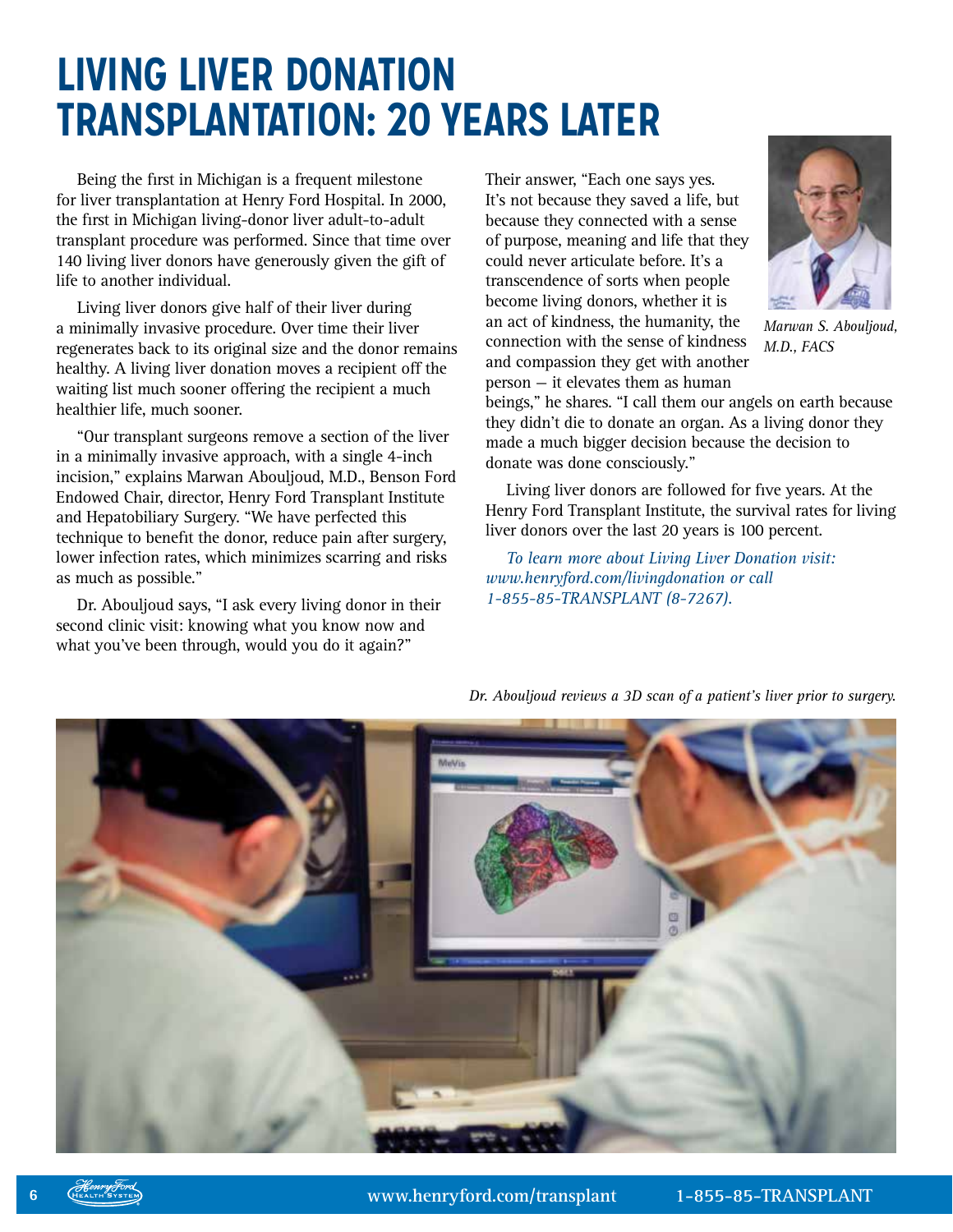# **INFECTIOUS DISEASE WELLNESS CLINIC SUPPORTS TRANSPLANT CANDIDATES**

The impetus behind a new initiative named the Infectious Disease (ID) Wellness Clinic was to assess and minimize the risk of infection for solid organ transplant candidates. "We acknowledged that while we have guidelines for transplant candidates that promote lifestyle strategies and vaccinations prior to surgery, there was no one coordinating these efforts for our patients," explained George Alangaden, M.D., director, Transplant Infectious Diseases, Henry Ford Health System.

"As soon as a patient is listed for transplant, we begin to evaluate the patient's vaccination status, lifestyle and environmental situation," says Jennifer McCorquodale, N.P., who manages the program which began in January 2020. "The evaluation includes the patient's exposure to infection, antibiotic allergies, and the safety of the patient's health pre- and post-transplant."

Both patients and those living with the patient are strongly encouraged to participate and complete needed vaccines for influenza, pneumococcus, hepatitis B, Tdap, varicella zoster and COVID-19. Transplant candidates are also urged to consider their readiness for and to prepare their work and housing environment to minimize

risk for infection before and after transplant surgery. The ID Wellness Clinic also offers overall health and wellness advice, and the opportunity to ask questions to support the solid organ transplant candidate through the transplantation process.

Dr. Alangaden explained that vaccine uptake significantly improved in 2020 after implementation of the ID Wellness Clinic. "This demonstrated to us how

important ownership of the gap

in care and following through on implementation could be for transplant candidates." In 2020 the ID Wellness Clinic evaluated 183 transplant candidates.

*For questions about the ID Wellness Clinic, email Jennifer McCorquodale, N.P., at jmccorq1@hfhs.org.*

### **COVID-19 VACCINATION: GUIDANCE FOR TRANSPLANT RECIPIENTS**

The most recent recommendations for vaccination from the Henry Ford Transplant Institute:

- Transplant recipients should receive the COVID-19 vaccine as soon as possible.
- All household members and caregivers must also be vaccinated.
- Pre-transplant patients should be vaccinated at least 2 weeks prior to surgery.
- Anyone who had COVID-19 should be vaccinated after symptoms end and their quarantine period is over.
- Early safety data of vaccination in solid organ transplant recipients suggests low rates of local and systemic reactions.
- Since the immune response produced by a transplant recipient to the vaccine may not be as robust as others, wearing a mask in public and social distancing is important even after vaccination.
- Based on CDC recommendations, there is typically no need to check antibody responses to COVID-19 after vaccination.
- No matter what level of antibody response a transplant recipient has, vaccination will make symptoms less severe, even if they catch COVID-19.
- Immunosuppressive medication dosages for transplant recipients should not be adjusted before COVID-19 vaccination.
- Booster doses and combined vaccine types are being considered by researchers around the country. However, at this time administration of booster doses is not recommended.
- If there are opportunities to participate in clinical trials at Henry Ford Hospital, they will be announced when available.

The American Society of Transplantation posts the most current information about COVID vaccinations for transplant recipients on their website:

*<https://www.myast.org/covid-19-information>*.



*George J. Alangaden, M.D.*



*Jennifer M. McCorquodale, N.P.*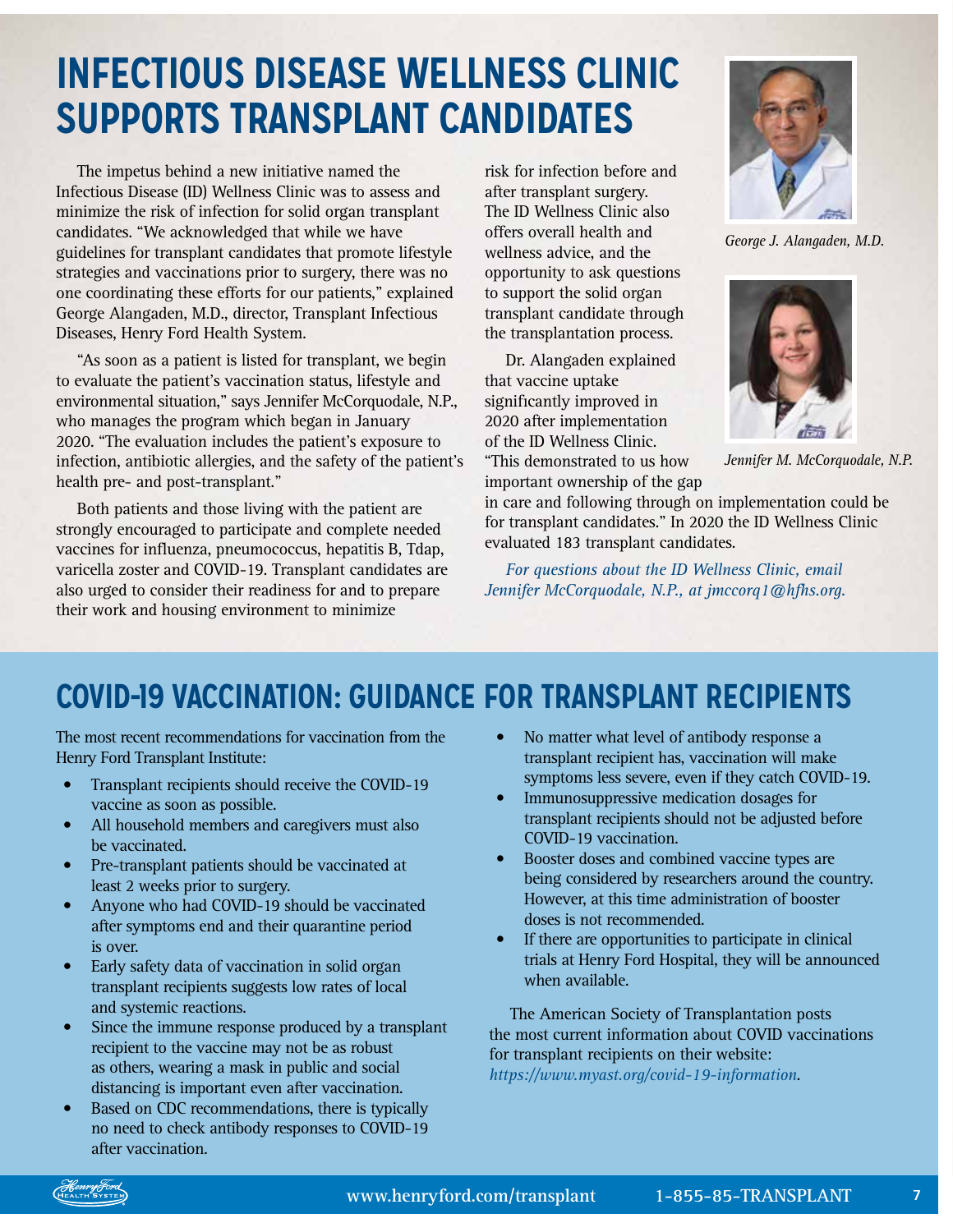## **HENRY FORD TRANSPLANT INSTITUTE OUTREACH CLINICS**

There are 26 Henry Ford Transplant Institute Outreach Clinics throughout Michigan, plus virtual consultations and visits are available.

#### **TRANSPLANT CLINICS**

**Henry Ford Hospital 2799 West Grand Blvd. Detroit, MI 48202**

#### **HEART**

**Advanced Heart Failure Clinic Ernst Cardiovascular Center Beaumont Hospital 3601 W. 13 Mile Road Royal Oak, MI 48073**

**Advanced Heart Failure Clinic Henry Ford Macomb Hospital 15855 19 Mile Road Clinton Township, MI 48038**

**Advanced Heart Failure Clinic Henry Ford West Bloomfield Hospital West Bloomfield, MI 48322**

**NEW**

**Advanced Heart Failure Clinic Providence Hospital 22250 Providence Dr., Suite 705 Southfield, MI 48075**

**Advanced Heart Failure Clinic St. John Hospital and Medical Center 22201 Moross Road, Suite 356 Detroit, MI 48236**

**Heart Transplant Clinic – Saginaw 5375 Hampton Place Saginaw, MI 48604** 

**Advanced Heart Failure Clinic Henry Ford Allegiance Health 204 N. East Ave. Jackson, MI 48201**

#### **LIVER, SMALL BOWEL, AND MULTIVISCERAL**

**Liver, Small Bowel and Multivisceral Transplant Clinic – Flint 1125 Linden Rd., Suite 300 Flint, MI 48532**

**Liver, Small Bowel and Multivisceral Transplant Clinic – Grand Blanc 600 Health Park Blvd., Suite D Grand Blanc, MI 48439**

**Liver, Small Bowel, and Multivisceral Transplant Clinic Henry Ford Medical Center – Columbus 39450 W. 12 Mile Road Novi, MI 48377**

**Liver, Small Bowel, and Multivisceral Transplant Clinic Michigan Gastroenterology Institute 1650 Ramblewood Dr. East Lansing, MI 48223**

**Liver, Small Bowel and Multivisceral Transplant Clinic – Saginaw 5375 Hampton Place Saginaw, MI 48604**

**Liver, Small Bowel, and Multivisceral Transplant Clinic Spectrum Health 4100 Lake Drive, Suite 205 Grand Rapids, MI 43522 NEW**

**Jackson Liver Clinic Jackson, MI 49201**

#### **LUNG**

**NEW**

**Grand Blanc Lung Clinic 8220 S. Saginaw St., Suite 800 Grand Blanc, MI 48439**

**Lung Clinic Henry Ford Medical Center – Columbus 39450 W. 12 Mile Road Novi, MI 48377**

**Jackson Lung Clinic 900 E. Michigan Ave., Suite 105 Jackson, MI 49201**

**NEW**

**Lung Transplant Clinic – Saginaw 5375 Hampton Place Saginaw, MI 48604**

#### **KIDNEY AND PANCREAS**

**Dialysis** & **Nephrology Consultants 648 Progress St., Suite 101 West Branch, MI 48661 NEW**

**Jackson Kidney Clinic Jackson, MI 49201**

**Hurley Kidney and Pancreas Clinic 1125 Linden Rd., Suite 300 Flint, MI 48532**

**Lansing Kidney and Pancreas Clinic 1200 East Michigan Ave., Suite 700 Lansing, MI 48912**

**Pontiac Kidney and Pancreas Clinic 44200 Woodward Ave., Suite 109 Pontiac, MI 48341**

**Kidney and Pancreas Transplant Clinic – Saginaw 5375 Hampton Place Saginaw, MI 48604**

**Ypsilanti Kidney and Pancreas Clinic 5333 McAuley Drive Reichert Building, Suite 403 Ypsilanti, MI 48197**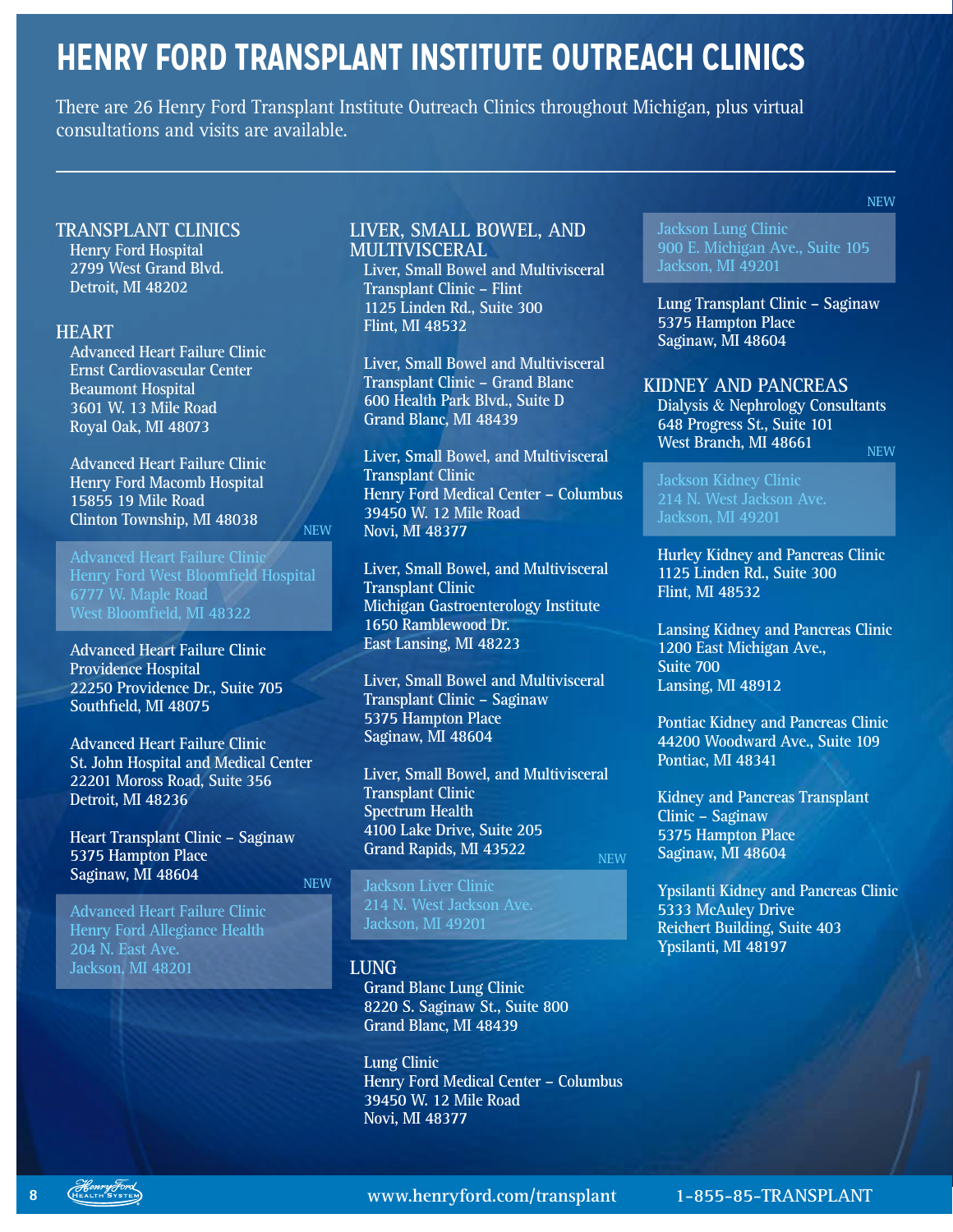# **HENRY FORD HOSPITAL TRANSPLANT INSTITUTE EXPANDS ACCESS TO TRANSPLANT SPECIALISTS CLOSE TO HOME**

The state-wide network of Outreach Clinics continues to grow to provide preand post-transplant care for those who would otherwise not have access to transplant services. Kimberly Brown, M.D., director of Outreach Clinics and transplant hematologist explains, "There is clear data that shows the further a patient lives from a transplant center, the opportunity to receive transplant services is significantly diminished and the major transplant sites are in southeast Michigan."

Dr. Brown explains that "Distance is one factor, but availability of specialists is another. Our specialists travel to these rural markets to provide care that doctors and patients in these areas might not consider." There are 30 clinic locations, established by organ, some are free-standing offices and others are within hospitals or physician practices. "This strategy allows us to partner with the local health care providers for services like diagnostic testing, which also helps the patient stay close to home for these services."



*Kimberly Brown, M.D.*

The Outreach Clinics have a mixed delivery model. "In fact, because of our experience with virtual care in transplant, we were some of the first providers in the Henry Ford Health System to fully ramp up to virtual care during the pandemic," says Dr. Brown.

Through the efforts of Michelle "Cookie" Crossley, manager of the Outreach Clinics, communities continue to be identified, especially in the upperlower, and upper peninsula of Michigan where new Clinics will be established. Crossley also coordinates the schedules of traveling transplant specialists and their team to staff each of the locations.

Now that patients are more comfortable using the technology to participate in virtual visits and more insurances cover that type of visit, the Outreach Clinics are encouraging virtual care. "Our goal is to bring needed transplant services to the patient in whatever way they are most comfortable, whether it be virtual care via computer or phone from their own home, or at their local hospital or nearby physician's office, in one of the Outreach Clinics or at Henry Ford Hospital in Detroit," says Dr. Brown.

*To schedule your patient for a Transplant consultation, contact one of the Outreach Coordinators or call 1-855-85-TRANSPLANT.*

### **FOR MORE INFORMATION, PLEASE CONTACT AN OUTREACH COORDINATOR**



*Michelle "Cookie" Crossley, R.N., B.S.N.* **Mobile Phone:** (248) 219-2326 **Email:** [MCROSSL1@hfhs.org](mailto:MCROSSL1@hfhs.org)



*Christina Somers, R.N., B.S.N.* **Mobile Phone:** (313) 622-4352 **Email:** [CSOMERS1@hfhs.org](mailto:CSOMERS1@hfhs.org)



*Katie Dandron, R.N.* **Mobile Phone:** (313) 353-3990 **Email:** KDANDRO1@hfhs.org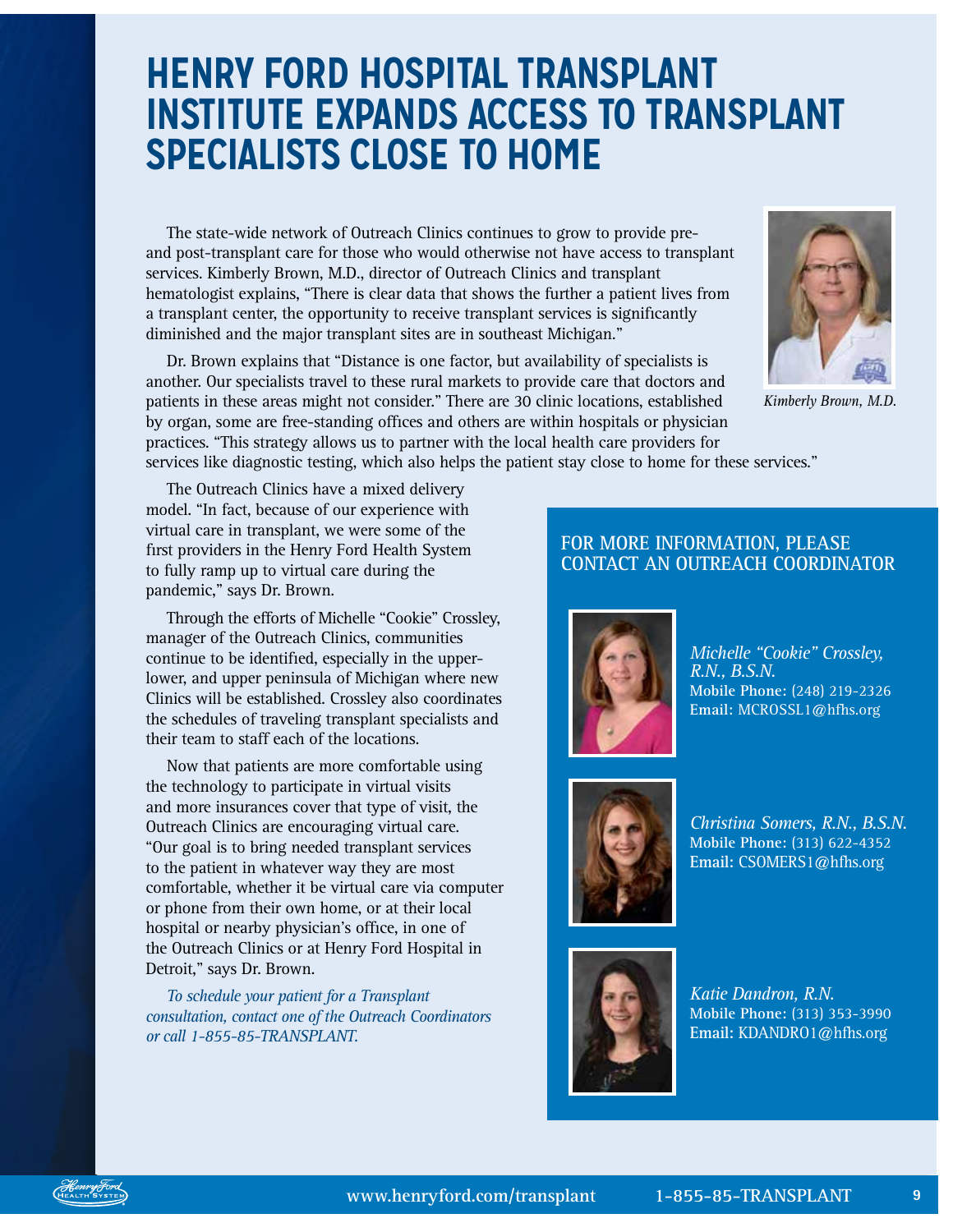# **MEET THE HENRY FORD TRANSPLANT TEAM…**

### **ABDOMINAL TRANSPLANT SURGEONS TRANSPLANT HEPATOLOGY**

#### *Marwan S. Abouljoud, M.D.*

Benson Ford Endowed Chair Director, Henry Ford Transplant Institute and Hepatobiliary Surgery

**Mobile Phone:** (313) 433-9026 **Email:** [MABOULJ5@hfhs.org](mailto:MABOULJ5%40hfhs.org?subject=)

#### *Atsushi Yoshida, M.D.*

Surgical Director, Liver Transplant Director, Transplant, Robotic Surgery Associate Director, Division of Transplant and Hepatobiliary Surgery

**Mobile Phone:** (313) 657-6192 **Email:** [AYOSHID1@hfhs.org](mailto:AYOSHID1%40hfhs.org?subject=)

*Dean Y. Kim, M.D.* Surgical Director, Kidney and Pancreas Transplant Chief of Transplant, Children's Hospital of Michigan

**Mobile Phone:** (313) 610-7817 **Email:** [DKIM3@hfhs.org](mailto:DKIM3%40hfhs.org?subject=)

*Shunji Nagai, M.D.* Surgical Director, Intestine Transplant and Rehabilitation Director, Transplant Surgery Research

**Mobile Phone:** (313) 461-9645 **Email:** [SNAGAI1@hfhs.org](mailto:SNAGAI1%40hfhs.org?subject=)

#### *Kelly M. Collins, M.D.*

Surgical Director, Pediatric Liver Transplant Program, Children's Hospital of Michigan

**Mobile Phone:** (313) 205-6058 **Email:** [KCOLLIN8@hfhs.org](mailto:KCOLLIN8%40hfhs.org?subject=)

*Jason E. Denny, M.D.* Surgical Director, Henry Ford Center for Living Donation

**Mobile Phone:** (313) 205-9346 **Email:** [JDENNY1@hfhs.org](mailto:JDENNY1%40hfhs.org?subject=)

*Lauren E. Malinzak, M.D.* Medical Director, Transplant Inpatient Unit Director, Transplant and Hepatobiliary Surgery Fellowship

**Mobile Phone:** (248) 891-7272 **Email:** [LMALINZ1@hfhs.org](mailto:LMALINZ1%40hfhs.org?subject=)

*Michael D. Rizzari, M.D.* Director, Organ Care Support Systems

**Mobile Phone:** (313) 971-0327 **Email:** [MRIZZAR1@hfhs.org](mailto:MRIZZAR1@hfhs.org)

#### *Kimberly A. Brown, M.D.*

Associate Director, Henry Ford Transplant Institute Chief, Division of Gastroenterology and Hepatology **Mobile Phone:** (734) 945-9206 **Email:** [KBROWN1@hfhs.org](mailto:KBROWN1@hfhs.org)

#### *Dilip K. Moonka, M.D.*

Medical Director, Liver Transplant **Mobile Phone:** (248) 212-5447 **Email:** [DMOONKA1@hfhs.org](mailto:DMOONKA1@hfhs.org)

#### *Stuart C. Gordon, M.D.*

Section Chief, Hepatology Director of Hepatology Research **Mobile Phone:** (313) 282-3581 **Email:** [SGORDON3@hfhs.org](mailto:SGORDON3@hfhs.org)

#### *Yakir Muszkat, M.D.*

Medical Director, Intestine Transplant and Rehabilitation **Mobile Phone:** (313) 598-9331 Email: [YMUSZKA1@hfhs.org](mailto:YMUSZKA1@hfhs.org)

#### *Allyce N. Caines, M.D.*

Sr. Staff Transplant Hepatologist **Mobile Phone:** (585) 613-8577 **Email:** ACAINES1@hfhs.org

#### *Syed-Mohammed R. Jafri, M.D.*

Sr. Staff Transplant Hepatologist **Mobile Phone:** (313) 575-2293 **Email:** [SJAFRI3@hfhs.org](mailto:SJAFRI3@hfhs.org)

#### *Reena J. Salgia, M.D.*

Medical Director, Liver Cancer Clinic **Mobile Phone:** (313) 812-8899 **Email:** [RSALGIA1@hfhs.org](mailto:RSALGIA1@hfhs.org)

#### *Deepak Venkat, M.D.*

Sr. Staff Transplant Hepatologist **Mobile Phone:** (313) 695-0593 **Email:** [DVENKAT1@hfhs.org](mailto:DVENKAT1@hfhs.org)

#### *Ashina D. Singh, M.D.*

Sr. Staff Transplant Hepatologist **Mobile Phone:** (313) 282-3621 **Email:** [ASINGH15@hfhs.org](mailto:ASINGH15@hfhs.org)

#### *Humberto C. Gonzalez, M.D.*

Sr. Staff Transplant Hepatologist **Mobile Phone:** (313) 205-0758 **Email:** [HGONZAL1@hfhs.org](mailto:HGONZAL1@hfhs.org)

**10 [www.henryford.com/transplant](https://www.henryford.com/transplant) 1-855-85-TRANSPLANT**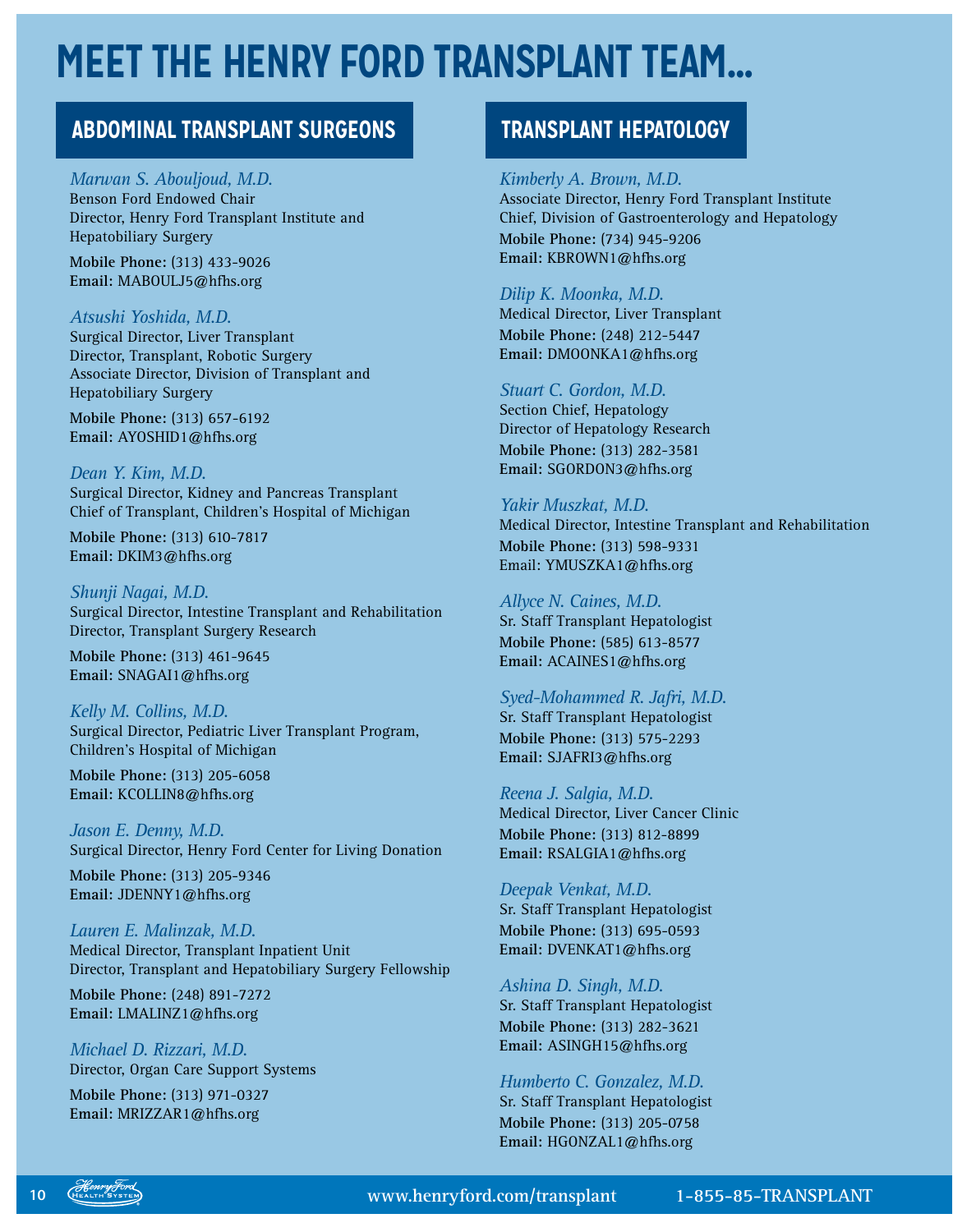### **TRANSPLANT NEPHROLOGY**

*Milagros D. Samaniego-Picota, M.D.* Medical Director, Kidney and Pancreas Transplant

**Mobile Phone:** (313) 282-7332 **Email:** [MSAMANI1@hfhs.org](mailto:MSAMANI1@hfhs.org)

*Nadeen Khoury, M.D.* Sr. Staff Transplant Nephrologist

**Mobile Phone:** (313) 829-8315 **Email:** [NKHOURY3@hfhs.org](mailto:NKHOURY3@hfhs.org)

*Anita K. Patel, M.D.* Sr. Staff Transplant Nephrologist

**Mobile Phone:** (248) 996-4661 **Email:** [APATEL2@hfhs.org](mailto:APATEL2@hfhs.org)

#### *Rohini Prashar, M.D.*

Medical Director, Living Donor Kidney Transplantation Associate Medical Director, Center for Living Donation Sr. Staff Transplant Nephrologist

**Mobile Phone:** (313) 598-3912 **Email:** [RPRASHA1@hfhs.org](mailto:RPRASHA1@hfhs.org)

*Pritika Shrivastava, M.D.* Sr. Staff Transplant Nephrologist

**Mobile Phone:** (313) 953-7393 **Email:** PSHRIVA1@hfhs.org

**To refer a patient, please call: Liver: (313) 916-8865 Kidney and Pancreas: (313) 916-1269**

### **CARDIOTHORACIC TRANSPLANT SURGEONS**

*Hassan W. Nemeh, M.D.* Section Head, Cardiovascular Surgery Surgical Director Heart and Lung Transplant

**Mobile Phone:** (630) 886-9670 **Email:** [HNEMEH1@hfhs.org](mailto:HNEMEH1@hfhs.org)

*Dimitrios Apostolou, M.D.* Sr. Staff Cardiothoracic Transplant Surgeon

**Mobile Phone:** (313) 673-7305 **Email:** [DAPOSTO1@hfhs.org](mailto:DAPOSTO1@hfhs.org)

*Daizo Tanaka, M.D.* Sr. Staff Cardiothoracic Transplant Surgeon

**Mobile Phone:** (313) 461-2307 **Email:** [DTANAKA1@hfhs.org](mailto:DTANAKA1@hfhs.org)

### **ADVANCED HEART FAILURE/ HEART TRANSPLANTATION & MECHANICAL CIRCULATORY SUPPORT**

*David E. Lanfear, M.D.* Section Head, Advanced Heart Failure and Transplant Cardiology

**Mobile Phone:** (248) 802-5312 **Email:** [DLANFEA1@hfhs.org](mailto:DLANFEA1@hfhs.org)

#### *Celeste T. Williams, M.D.*

Medical Director, Heart Transplant

**Mobile Phone:** (248) 497-6869 **Email:** [CWILLIA6@hfhs.org](mailto:CWILLIA6@hfhs.org)

#### *Jennifer Cowger, M.D., M.S.*

Medical Director, Mechanical Circulatory Support

**Mobile Phone:** (734) 546-4911 **Email:** [JCOWGER1@hfhs.org](mailto:JCOWGER1@hfhs.org)

#### *Gillian Grafton, D.O.*

Sr. Staff Transplant Cardiologist

**Mobile Phone:** (313) 671-0277 **Email:** GGRAFTO1[@hfhs.org](mailto:GGRAFTON@hfhs.org)

### *Bashar Hannawi, M.D.*

Sr. Staff Transplant Cardiologist **Mobile Phone:** (313) 461-2272

**Email:** BHANNAW1@hfhs.org

#### *Ashley R Malliett, PA, MPA*

Sr. Staff Transplant Cardiologist

**Mobile Phone:** (313) 695-2503 **Email:** AMALLIE1@hfhs.org

#### *Yelena Selektor, M.D.* Sr. Staff Transplant Cardiologist

**Mobile Phone:** (313) 848-7257 **Email:** [YSELEKT1@hfhs.org](mailto:YSELEKT1@hfhs.org)

#### *Cristina Tita, M.D.* Sr. Staff Transplant Cardiologist

**Mobile Phone:** (313) 610-0339 **Email:** [CTITA1@hfhs.org](mailto:CTITA1@hfhs.org)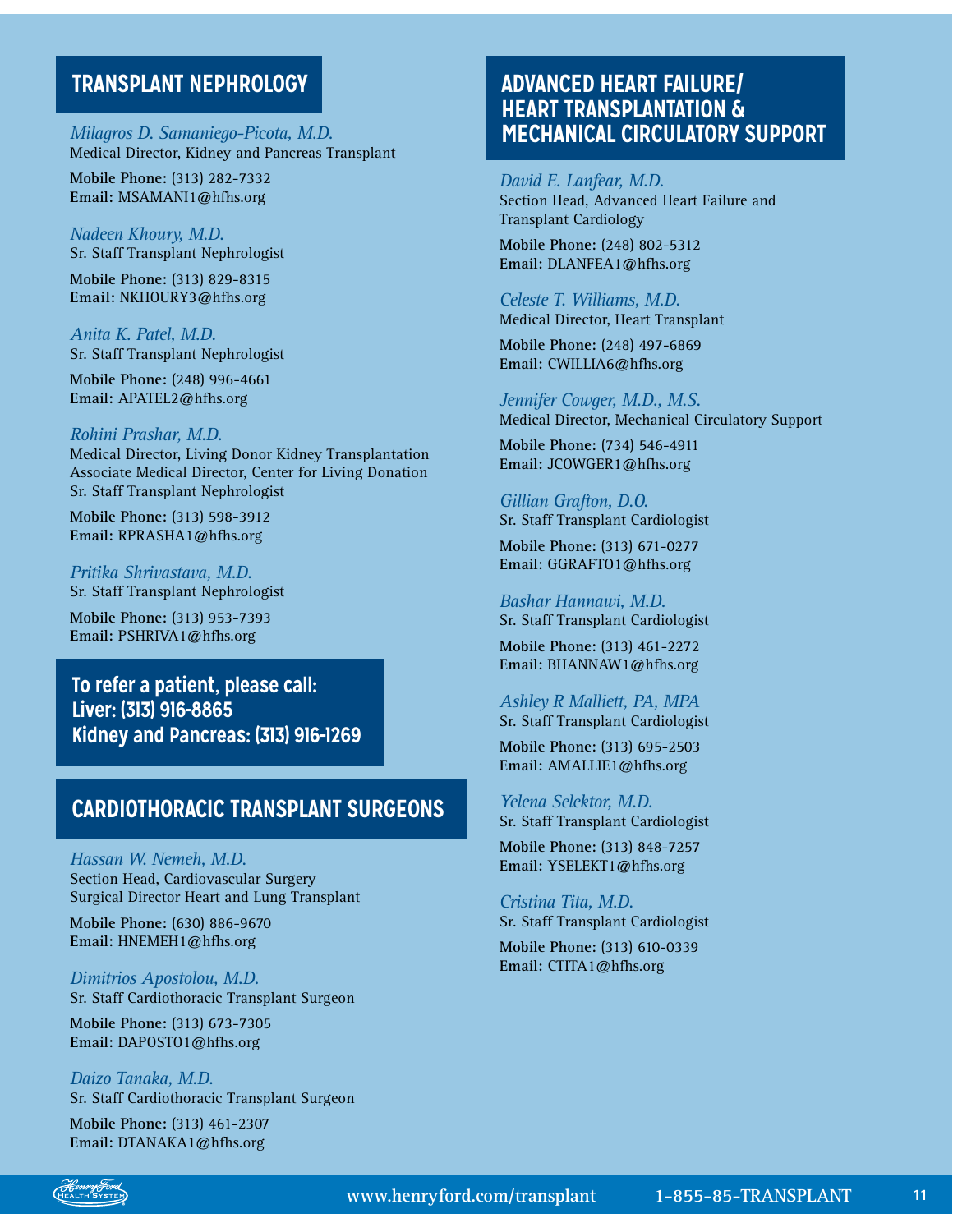### **TRANSPLANT PULMONOLOGY STEM CELL TRANSPLANT**

*Lisa L. Allenspach, M.D.* Medical Director, Lung Transplant

**Mobile Phone:** (248) 310-9746 **Email:** [LALLENS1@hfhs.org](mailto:LALLENS1@hfhs.org)

*Domingo J. Franco-Palacios, M.D.* Sr. Staff Transplant Pulmonologist

**Mobile Phone:** (313) 623-6373 **Email:** DFRANCO1@hfhs.org

*Lisa D. Stagner, D.O.* Medical Director, Pulmonary Rehabilitation

**Mobile Phone:** (248) 765-3012 **Email:** [LSTAGNE1@hfhs.org](mailto:LSTAGNE1@hfhs.org)

*Julio C. Pinto Corrales, M.D.* Sr. Staff Transplant Pulmonologist

**Mobile Phone:** (313) 627-3207 **Email:** [JPINTO1@hfhs.org](mailto:JPINTO1@hfhs.org)

*Kaitlin M. Hanlon, D.O.* Sr. Staff Transplant Pulmonologist

**Mobile Phone:** (313) 587-6353 **Email:** [KHANLON3@hfhs.org](mailto:KHANLON3@hfhs.org)

*Muneer M. Abidi, M.D.* Medical Director, Bone Marrow Transplant

**Mobile Phone:** none **Email:** MABIDI1@hfhs.org

*Josephine Emole, M.D.* Sr. Staff Bone Marrow Stem Cell Transplant Specialist

**Mobile Phone:** (313) 207-0128 **Email:** [JEMOLE1@hfhs.org](mailto:JEMOLE1@hfhs.org)

*Shatha Y. M. Farhan, M.D.* Sr. Staff Bone Marrow Stem Cell Transplant Specialist

**Mobile Phone:** (313) 713-3910 **Email:** [SFARHAN1@hfhs.org](mailto:SFARHAN1@hfhs.org)

*Edward M. Peres, M.D.* Sr. Staff Bone Marrow Stem Cell Transplant Specialist

**Mobile Phone:** (313) 347-3997 **Email:** [EPERES1@hfhs.org](mailto:EPERES1@hfhs.org)

**To refer a patient, please call: Lung: (313) 916-1471 Heart: (313) 916-2895 Stem Cell: (313) 916-5002**

# **ON CALL 24/7**





**Download the Henry Ford Transplant Institute app.**

For iPhone, iPad and Android platform devices.

You can download the app via the Apple® App Store or Google Play at no charge. Simply search "Henry Ford Transplant Institute" and download this convenient tool today.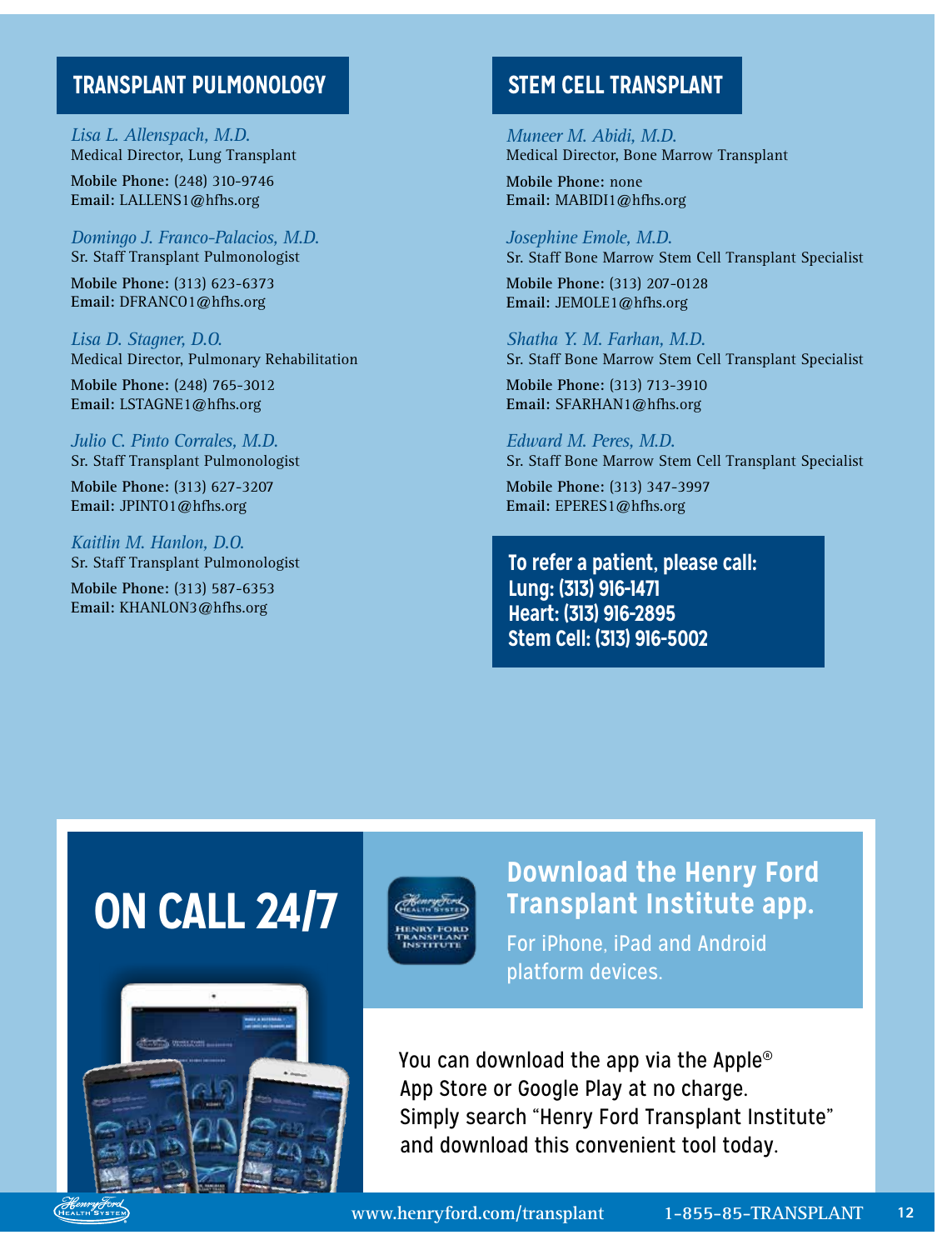# **HEPATITIS C-POSITIVE TO NEGATIVE KIDNEY TRANSPLANTATION**

The 2014 approval of direct acting antiviral agents (DAAs), molecules that target specific nonstructural proteins of the hepatitis-C virus (HCV) and disrupt the viral replication and infection, provided the opportunity for deceased kidney donation from a HCV-positive to a HCV-negative kidney transplant recipient.

Rohini Prashar, M.D., medical director Living Donor Kidney transplant program and associate medical director for the Center of Living Donation explains prior to the advent of DAAs, organs of deceased donors positive for HCV could only be given to recipients who were also positive. This resulted in two-thirds of the HCV-positive deceased donor kidneys in the U.S. to remain unused.

Dr. Prashar shared the real-life experience of a New York University transplant surgeon who was the first recipient to accept the donation of an HCV-positive heart. "As a transplant surgeon he used his own knowledge to accept a HCV-positive heart and within five days he tested positive for HCV. He was immediately treated with DAAs which cleared the infection in eight weeks." The New York University Langone Transplant Institute that he leads has since been successful with transplantation of heart, lung, kidney and liver recipients with HCV-positive donors. "This case led our team to examine the possibility and then offer HCV-positive deceased donor kidney transplantation," she said.

For many years, the standard treatment for chronic HCV consisted of the antiviral medications pegylated interferon and ribavirin. In 2014, the U.S. Food and Drug Administration approved a group of new medications. Determining the genotype of HCV allows the best combination and most effective of DAAs to be used, with fewer side effects than older medications. After the course of antiviral medication is complete, HCV is considered cured when blood tests reveal no evidence of the virus for at least six months.

The favorable outcomes reported by two pilot clinical trials opened an exciting opportunity to increase access by transplanting kidneys of HCV-positive donors into HCV-negative recipients. For a



*Rohini Prashar, M.D.*

HCV-negative kidney transplant recipient, it means they become HCV-positive. "As bad as that sounds, the wait time for HCV-positive kidneys is considerably shorter with the timely use of DAAs we can treat HCV with a 95-100% cure rate. Within 8 to 12 weeks the recipient would be cured of HCV infection, and they will have a healthy kidney," said Dr. Prashar.

At Henry Ford, three such HCV-positive to negative transplants have been done from 2020 to May 2021. "While the long-term data is limited, our patients received a deceased kidney transplant in two to four months of being listed for HCV-positive kidney transplant rather than experience a five or six year wait for a deceased donor HCV-negative kidney," she says. "Not only is there a significant reduction in wait times, kidneys from HCVpositive donors are often of excellent quality because the donors tend to be younger than the general donor population. All patients were successfully treated for HCV and have excellent kidney function."

While long-term data on outcomes of transplantation from HCV-positive to HCV-negative recipients are awaited, this novel approach has the potential to increase access to transplantation, and a potentially reduce longterm morbidity and mortality in waitlisted patients on dialysis.

*For more information, or to learn more contact the Outreach Team at 1-855-85-TRANSPLANT.*